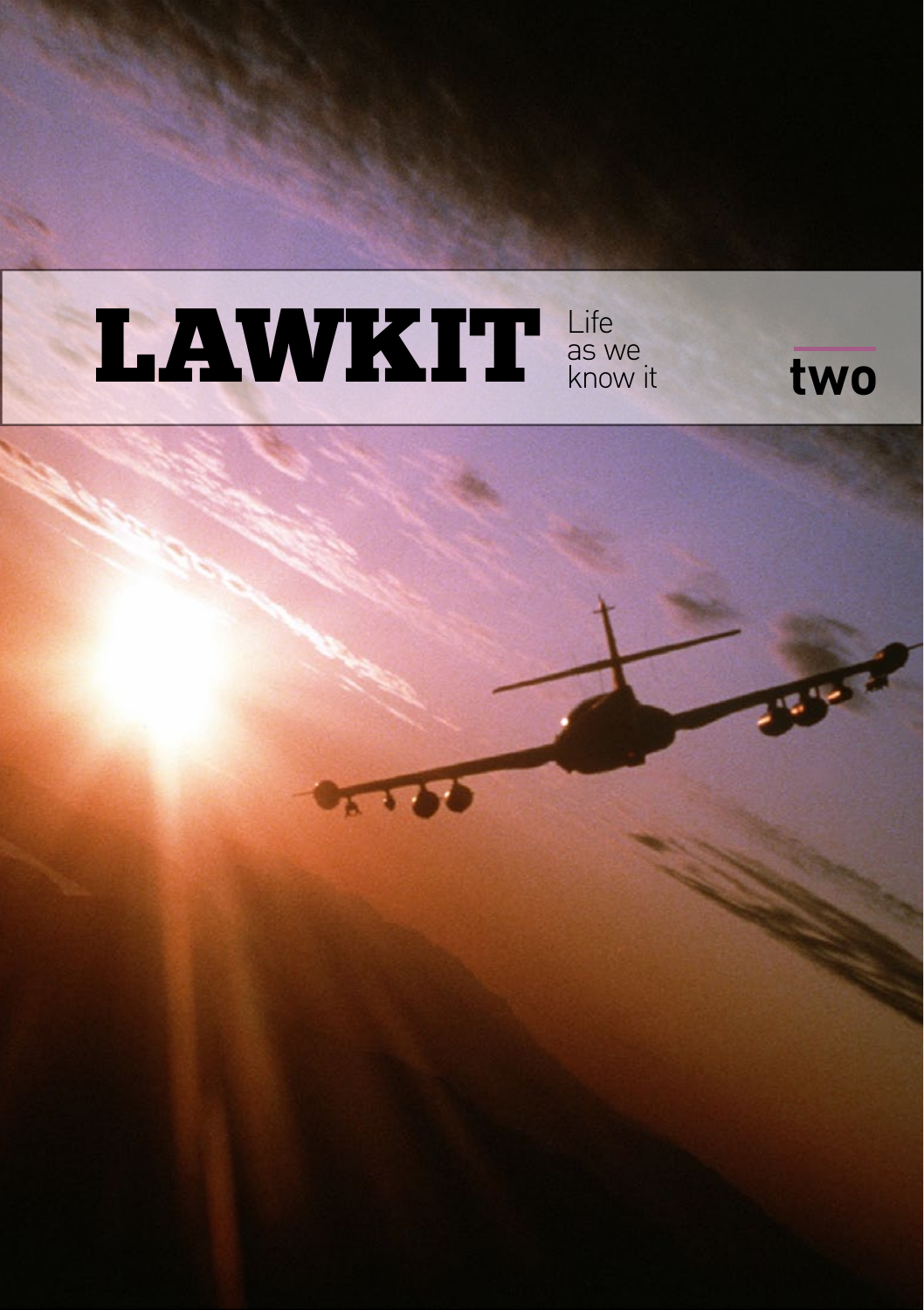#### once you scratch the surface,

you might find top gear and service is more affordable than you imagined.

matching needs with solutions since 2007.

#### www.box42av.com

event | hire | installation | web & video production | creative consultancy



**LAWKITL** as we know it

England, Their England Jude Collins

Austerity in the Air Paul Reddan

Monks and Materialism Ericka Lynch

Smuggler's Run John Bourke

Is this the end as we know it? Andrew Boal

Published by David Lowry http://lawk.it/dave

Curated by Peter Huey http://lawk.it/pete

Submissions for future editions are welcome at any time.

Thoughts and opinions expressed inside are solely the property of their respective authors.

Issue #3 will be published on June 13th and the filing date for submissions is June 6th 2011.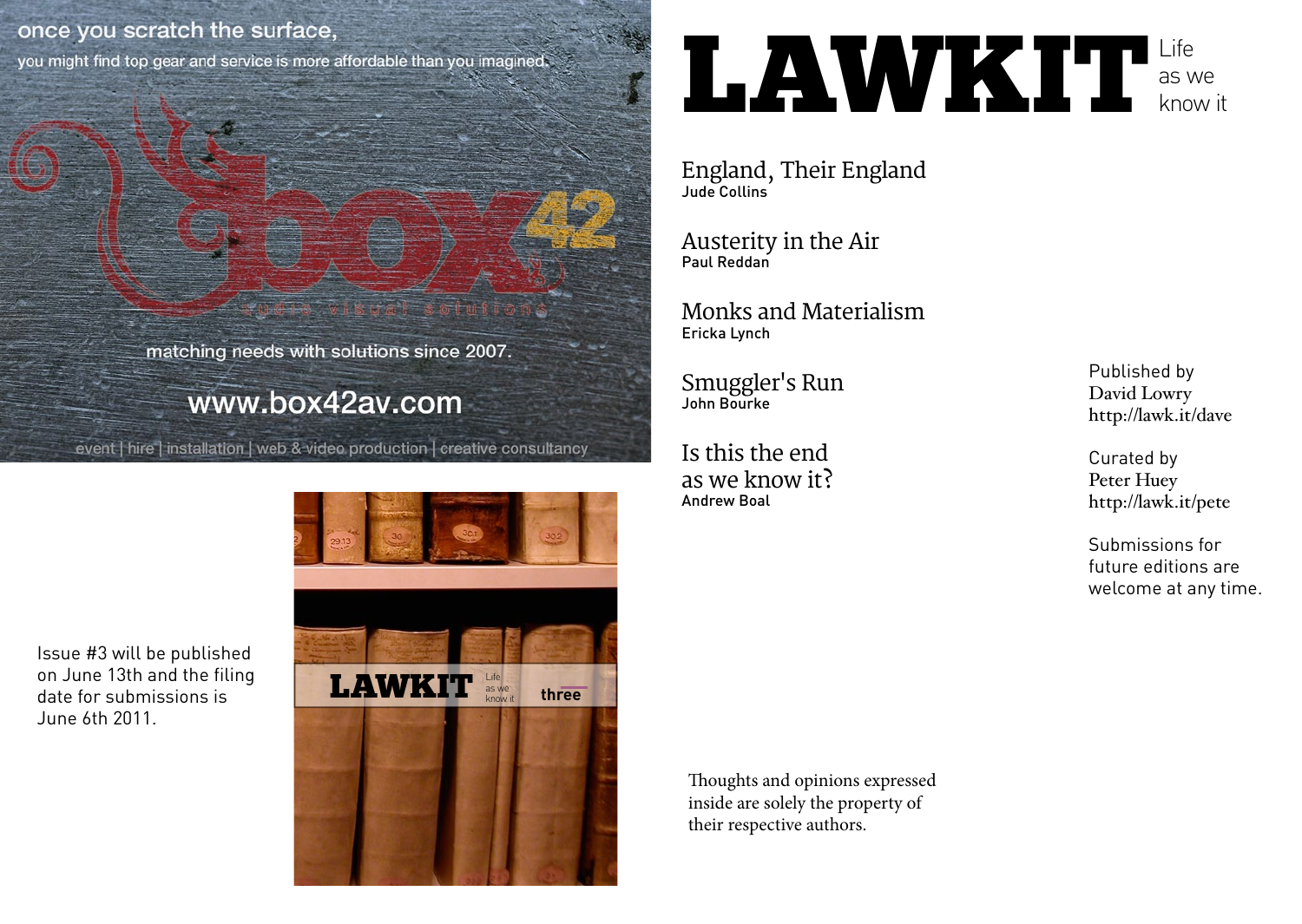# LAWKIT RENT THIS **PACE**

we would be more subtle, but baby needs shoes\*

#### Advertise with LAWKIT

For a lot less than you might think.

\*This is not strictly true. We're not out to make a quick buck. To keep the Lawkit a free journal, we need to cover costs. A small, select bunch of adverts per issue can achieve this.

'Select' is the word - we reserve the right to be picky.

If you think partnering with Lawkit is right for you, e-mail us via advertise@lawk.it For more, tweet @thelawkit or e-mail info@lawk. it

# Life as we know it.

#### A word from the editor

As with any creative effort, it is the sophomore attempt that can prove the hardest. After the greatly appreciated positive reception to Lawkit One, we were already trying to figure out how best to follow up. And, as you'll have figured out, this is it.

So the alignment has been tweaked, the margins tidied up, the pictures captioned, and the learning curve further inclined. But the content guidelines remain broadly the same - with pleasing results. We even have a contribution this time around from whisper it - an actual broadcaster.

Thrilling stuff.

In fact, some of the submissions for Lawkit Two threw up an interesting conundrum. Whilst the Lawkit, as a publication, is a strictly neutral podium, columnists are encouraged to not only speak with authority in their writing, but to take a position to assist them in giving the most compelling accounts of their chosen subject.

As the editorial 'team', we do not take a position, which should allow. Of course there are limits to this, as set out in the guidelines: if it is blatantly obvious the author has merely set out to offend, or is arguing something purely for the sake of it (not just to provoke thought, which is separate, to my mind) then it will be filtered out. As editor, though, I was particularly challenged by a couple of the pieces which came

across the desk this time. I was tempted to enact the filter, but then held back. Whether issues of legality, prejudice or belief, we should – as a publication - leave no stone unturned in our discussion of Life As We Know It. If the three taboos for polite conversation are money, politics and religion, and we had already published two of those, then the third should not be avoided either. And if something should provoke a particularly strong reaction in readers, well, that should act as encouragement for they themselves to submit a repost for future publication.

Comment is, after all, free.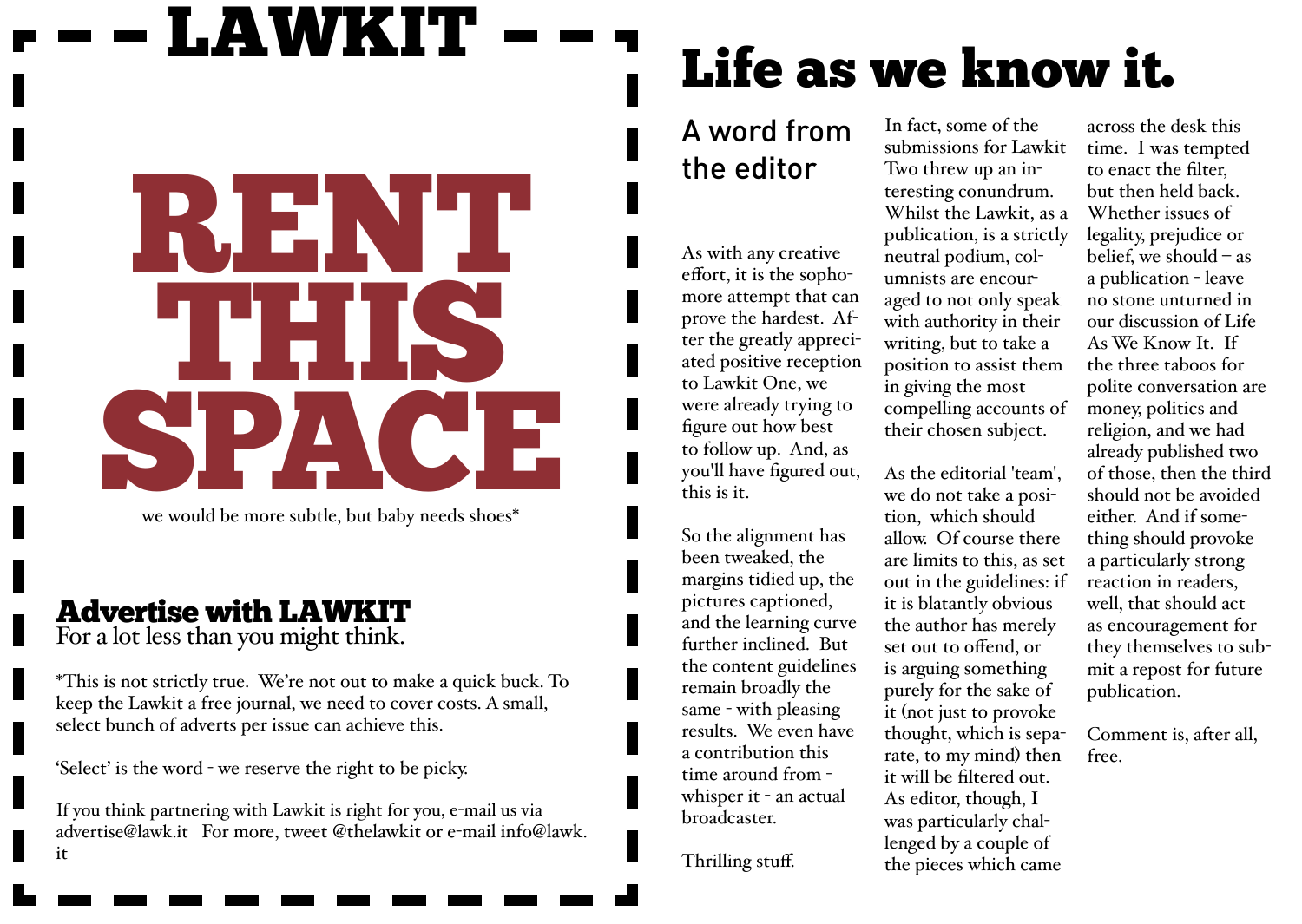### England, Their England

by Jude Collins

I discovered England in the summer of 1963, which wasn't really too late for me, whatever about Philip Larkin. I was twenty years of age and on night-shift in a pea-factory in Huntingdon. Every morning around six, the night-shifters would be bussed out to the old army camp where we stayed, and I remember the surprise of the Cambridgeshire fields in the morning  $sun - so$ big and civilised, pale green and generous, not go to St James's Park a bit like the cramped, violent-green fields I'd known all my life in Ireland. Then I'd open my newspaper and read more details of the Profumo political scandal that was raging

at the time: Tory MPs and Cabinet ministers, call girls and birchings, pimps and naked men in masks, suicides. All sorts of depravity, festering away under the gentle green surface of English life.

In the 1970s, living in Newcastle, I had a similar epiphany. I had always followed English football via a weekly fix of Jimmy Hill and Match of the Day. Now I could once a fortnight and see the real thing. The difference was amazing. Match of the Day had been all Jimmy the Chin quips, goodhumoured crowds and applause for the skill

of the players. Here at St James's Park, and probably most football stadiums throughout England, the air was ripe with obscene chants and racist abuse of the few black players who had made it into the First Division. The viciousness of it all was sort of frightening.

It seems to me the English are a people who do a lot of wrestling with their inner demons. Maybe that's what makes them so keen on rules and rituals - queue-forming and royal weddings anything that might be used to keep the wild side in check, or at least out of sight.



Which maybe explains the British Empire. For a number of centuries the English people told themselves the beast was out there, not within. So they searched the globe for wild places and people; and when they found them, they clamped England's civilising rule onto them. And for a time it seemed to work. The peoples of the Empire took to cricket and covered their loins and formed more or less orderly queues - became,

in fact, as English as could be expected in the circumstances.

But oh dear, it couldn't last. One morning the people of the Empire woke up and decided they wanted to organise the way they lived for themselves – even if, to English eyes, some of their organisation was odd and outrageous and, well, unnaturally un-English. (David Cameron is holding his breath and hoping the wild people of the north of Ireland will go

on keeping their wildness out of sight if not out of mind. So now, finally without an Empire to distract them, the English people have to look at themselves and sometimes, hey, it's OK. Like the way they were when Wills and Kate got married recently – neighbourly and street-partying and teary-eyed. Sometimes, though, what they see makes them feel a bit scared. Like when something horrible is done to Iraqui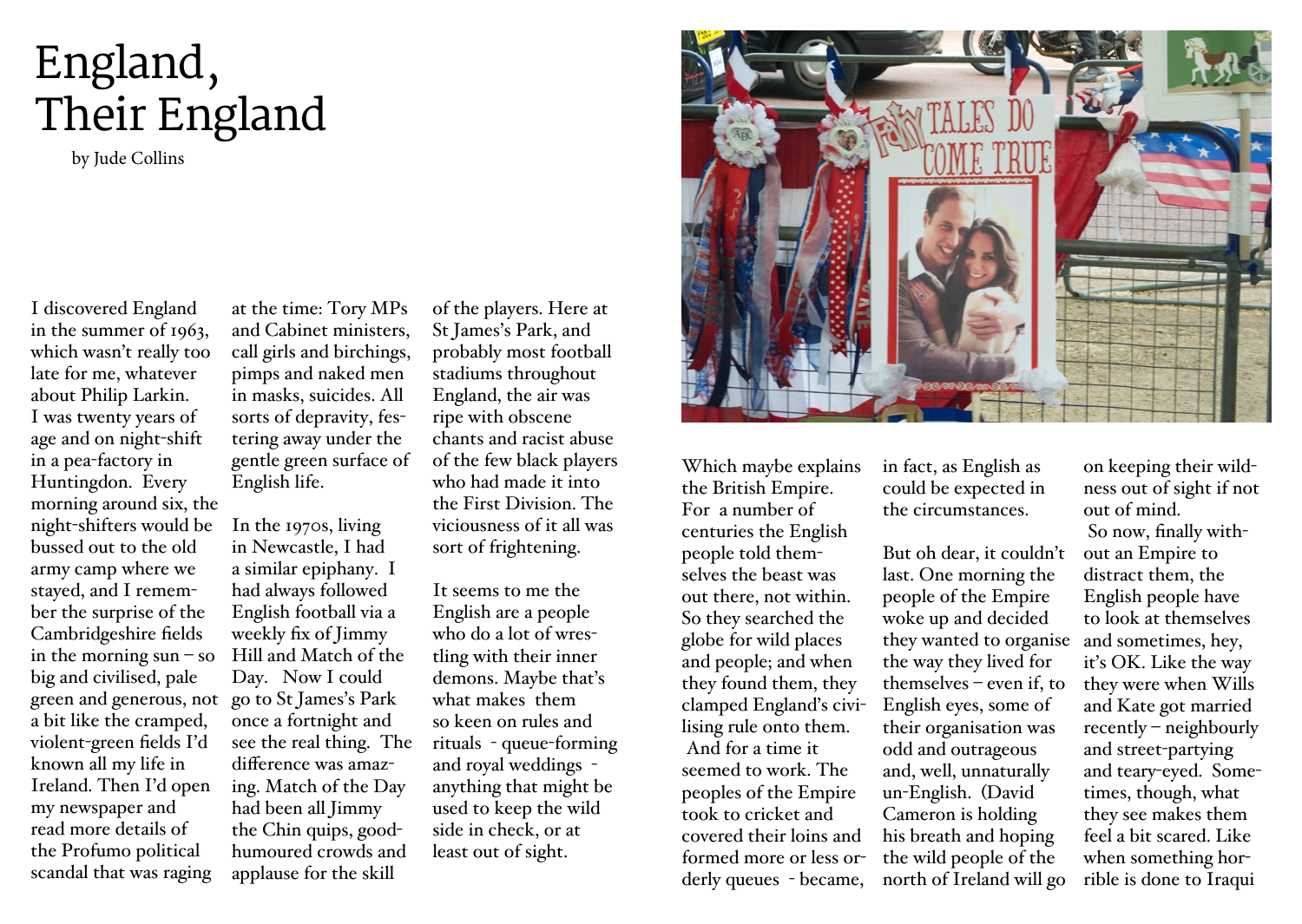

prisoners or a black schoolboy gets stabbed to death or two little girls get murdered by an ordinarvy-looking young school care-

taker. "That's not us!" the English people tells themselves. "We disown such awfulness – we're English and we don't have an id!"

Face it, chaps. We all have one. Your id is the same size as ours and everyone else's. Admit it and join the human race.

Journalist and retired lecturer Jude writes daily on his blog. How he fits it in with appearing as a commentator and contributor across media platforms, alongside his habit of running long distances for pleasure, we can't quite figure out via http://lawk.it/judecollins

#### Austerity in the Air

#### by Paul Reddan

"Maybe they won't notice" I think, as if trying to convince myself that double the baggage allowance would somehow be acceptable by the discerningly watchful eyes of Michael O'Leary's minions.

The bag was definitely overweight, I know this, but I think that maybe if I carry it with the perceived strength of several men then they won't spot me amble slowly through the departure gate seating like a pupil who's elected to bring all of his books to the first day of school somehow under the illusion that

it's considered mandatory.

Initially I take solace in the fact that I'd managed to 'fool them once' (I know, the shame on me part was inevitable really) on the way over with a bag made up of what I'd decided were my surplus to requirements 'winter clothes' and beautifully written (I'm sure) economics literature which for the three and a half weeks I spent at home went completely unopened. Ironically, when I have one of those handy handheld analog scales handed to me 10 minutes before I arrive at

the airport I proceed to use it, take note that my small but densely populated bag actually weighs a ridiculous 18 kilograms and then add the alleged solution to the side pocket of the increasing problem.

One of the first lines of defence at any airport for those without intended hold luggage is the security check. People are already struggling to fill small plastic bags with their holiday liquids in a vain attempt to avoid having to buy sunscreen upon their arrival in \*insert touristy Spanish destination here\* when they have copious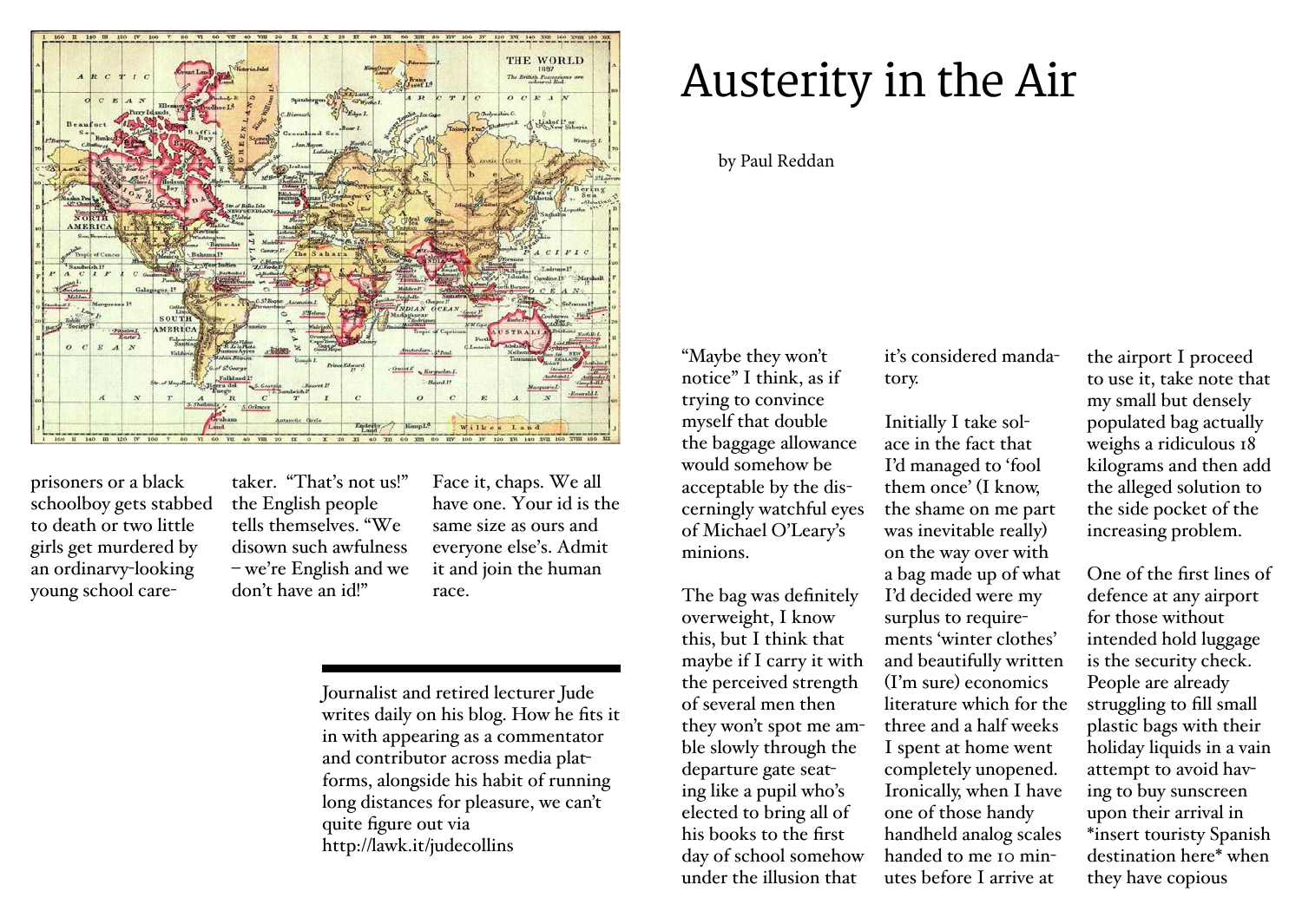

fermenting in their bathroom cupboard at home. The coat, keys, phone and change go in the tray followed by the laptop and belt and I anxiously send my bag down the metal rollers to be scrutinized for dangerous liquids by the odorous x-ray monkeys. I imagine what it would be like if they installed scales on the conveyor belts so they could pre-emptively decide your fate before you've even had a chance to try the new Hugo Boss aftershave or see if they have any free samples in the alcohol section of the duty free. Success! I'm

amounts of the stuff

fully aware that my bag does in fact contain liquids NOT confined to designated liquids, but I refuse to pay the £1 for a poxy sandwich bag I could have nabbed from the kitchen cupboard before leaving the house.

Its small victories like these which put skips in steps where there were no skips before.

My bag struggles out from beyond the horizontal flaps unscathed and unimpeded. My Nivea deodorant and half full (I'm feeling optimistic at this point) bottle of contact lens solution remain with me for at least a few more hours. Potential Terrorist 1, Airport Security 0. This triumph puts me in good stead for stage 2 of the anxiety parade so I shuffle over to the recently introduced Starbucks, which astonishingly doesn't accept its own loyalty card and I start to regret paying for one last week for the primary reason of using the bloody Wi-Fi, and tuck into some half melted Easter egg and a cup of their finest (cheapest) coffee.

The hour of judgement draws ever nearer and with half an hour to go before the alleged departure time, which of course is always half an hour earlier than it actually needs to be but subsequently guarantees (almost 90% of the ing potential money

time apparently) the discharge of an inane fanfare through the already overused tannoy, I make my way to the departure lounge. At this point I start to remember my cycle to the train station before my first flight three and a half weeks ago and how bloody heavy my bag is. I struggle on behind pensioners and unbalanced toddlers. The head goes up and the posture corrects as I turn the corner towards the gate and I try to ignore and do my best to avert the wandering eyes of airline staff wanting to get a good gawk at oncom-



bags (pun intended). I hope they haven't spotted me and added me to their blacklist. I sit down and start reading because the queue is too massive to join just yet and I'm not in any hurry to start sliding my bag meanderingly across the frictionless carpet impatient passengers have decided to queue on. The announcement comes and people start to move forward. I still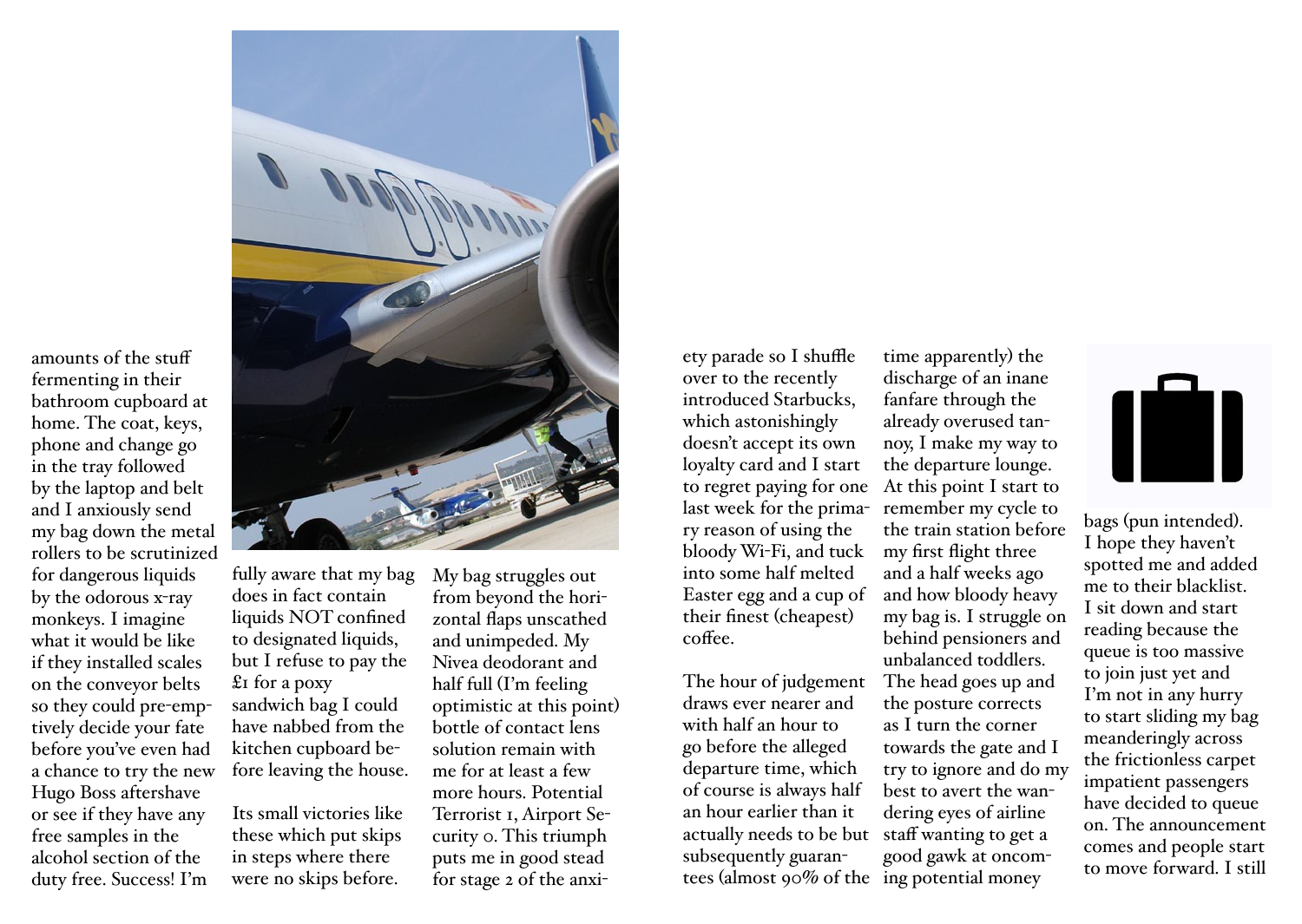wait. I see a guy in a bright orange bib start to attend to the queue and pre-emptively tear tickets to save time (as if they need to! They give themselves half an hour extra and they still have to rush). I look around and see that other people have similarly sized bags to mine but with the addition of wheels. Would wheels make a difference? They would on the carpet. The shape? Maybe my bag isn't enough of a cuboid! I hope that the orange vested man will continue tearing tickets so that I can shuffle unnoticed down the stairs once I get within

leaping distance of the desk and far enough behind the person in front that I would go smoothly unhindered. He stops ripping tickets. I continue to read in the queue so as to appear nonchalant with a 'forget about it' ethos like I completely know what I'm doing and am well aware of the baggage restrictions they're domestically and internationally loathed for. The queue starts moving fast now and I can't push my bag with my foot any more as the strength in my ankle can't overcome, at speed, the restricting nature of this ridiculous carpet. I lift the bag a couple of feet again and again until it seems unavoidable to return my book to my bag, get out my boarding pass and passport and lift my wheeldeficient mobile home onto my shoulder.

We move steadily closer to the desk and I choose the side where the attendant's view of my bag will be obstructed by my calm and composed frame. In actual fact he was of no threat whatsoever, as they had employed a member of staff whose chief task was to visually discriminate against people based

on the size of their bag and then filter them from the group into a resentful assembly of disgruntled passengers gathered round a measuring cage. She is foreign which actually makes me more annoyed. I suddenly feel like I should have every right to fly out of my own country with my own national airline with whatever damn sized bag I want to without her intruding in on my exploits. I don't reveal this to her but instead helpfully do as she instructs me.

I try and shove my bag into dimensions it clearly isn't and

although I'm adamant that I could make it fit she makes no haste in announcing to me "sir, it must fit comfortably". Why even bother bringing hand luggage at all? Michael O'Leary would clearly rather it if we had no possessions whatsoever. Why don't we just carry the essentials to survive the night; a tooth brush, our wits and a small coat in case it gets chilly. They might just about fit 'comfortably' in.

Before I know it I've handed over my credit card without even being able to consider my options (the truth

is I have none) and am suddenly  $\epsilon_{35}$  lighter and filled with resent for both the callous women bundling me down the staircase and the superfluous books I naively left the country with almost a month ago. I imagine that they probably don't even have enough room in the overhead lockers for my bag anyway regardless of its size but still have no problem relieving me of my money before it even gets a chance to pose a small problem when those of a horizontally plentiful nature aren't even provided with a second glance or a cage

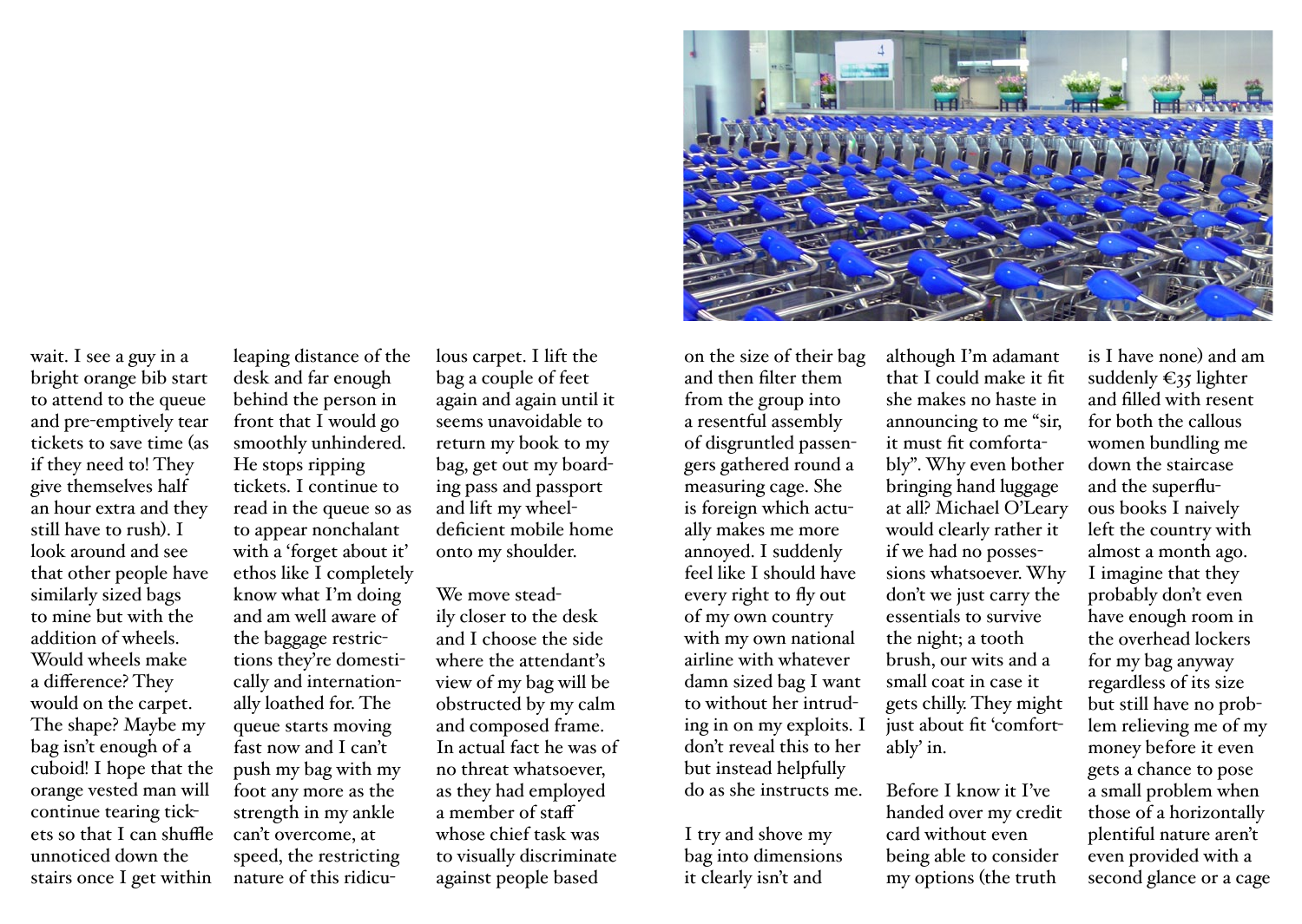#### Monks and Materialism

by Ericka Lynch

to measure themselves in. I console myself with the fact that I don't have to carry my bag any further than the gate and that if I'm lucky I'll get the responsibility of opening the exit doors should people require sweet respite from the mile high market of endless lottery cards, smokeless cigarettes and

extortionately priced mini-Pringles tubs being brandished in their tired faces. Is it too much to ask really for somewhere to put what possessions you are allowed to bring on the flight instead of merely a blue slab of plastic masquerading as the seat in front? Or even that they could afford an un-molested

safety procedure card which is held in the isle beside you by a member of the cabin crew flamboyantly telling you how to react after a loss in cabin pressure. I sit back blankly in my seat and enjoy the leg room. At least I know I'll get out first in the likely event of us landing on water.

Despite spending a significant volume of the last few years living like a modern-day Lord Henry Wotton, Paul has already achieved an undergraduate first, and a masters from Cambridge. Meaning that despite his wild child days, he's almost certainly going to be a banker. And we all know what that means.

It all started with lipstick.

Think Bronze, Cherry Pie, Strawberry Dream. A whirl of arbitrary, oddly named cosmetics that either belong on holiday or in your digestive tract, tumbled before me. And then it happened. It was an innocent, harmless reaction: perhaps to a noise, or a frosty blast from the air-con or the giddy outburst of a joyful toddler. Regardless of the cause, my cosmetic contemplation was broken, and I made the mistake of looking up. A veritable seething sea of products accosted my eyes as I stood in the "girly aisle" of Boots. I was overwhelmed. Thoughts of the pending night were violently dislodged as the tsunami of colourful adverts bowl me over with their siren's call of painted beauty.

Things I didn't even know that I needed to make my life complete have suddenly become illuminated like the Vegas Strip. My hair can become straighter, my lips fuller, my hips thinner, my social life more exotic, my friends truer if I just give myself over to this glittering Oz of celebrity studded products.

I feel my legs slowly start to turn to putty as I stare into the abyss. Oh the horror! The horror! I feel the riptide pull. Can I ever go back to humanity after gazing upon such temptation: the dark beauty of product placement?

Stunned, as any victim of war would be, I numbly battle my way through this materialistic sludge, somehow purchase my necessities, and stumble out the door. The free air hits my lungs. I have escaped. The authentic glow of honest sunshine warms my face. Full of self congratula-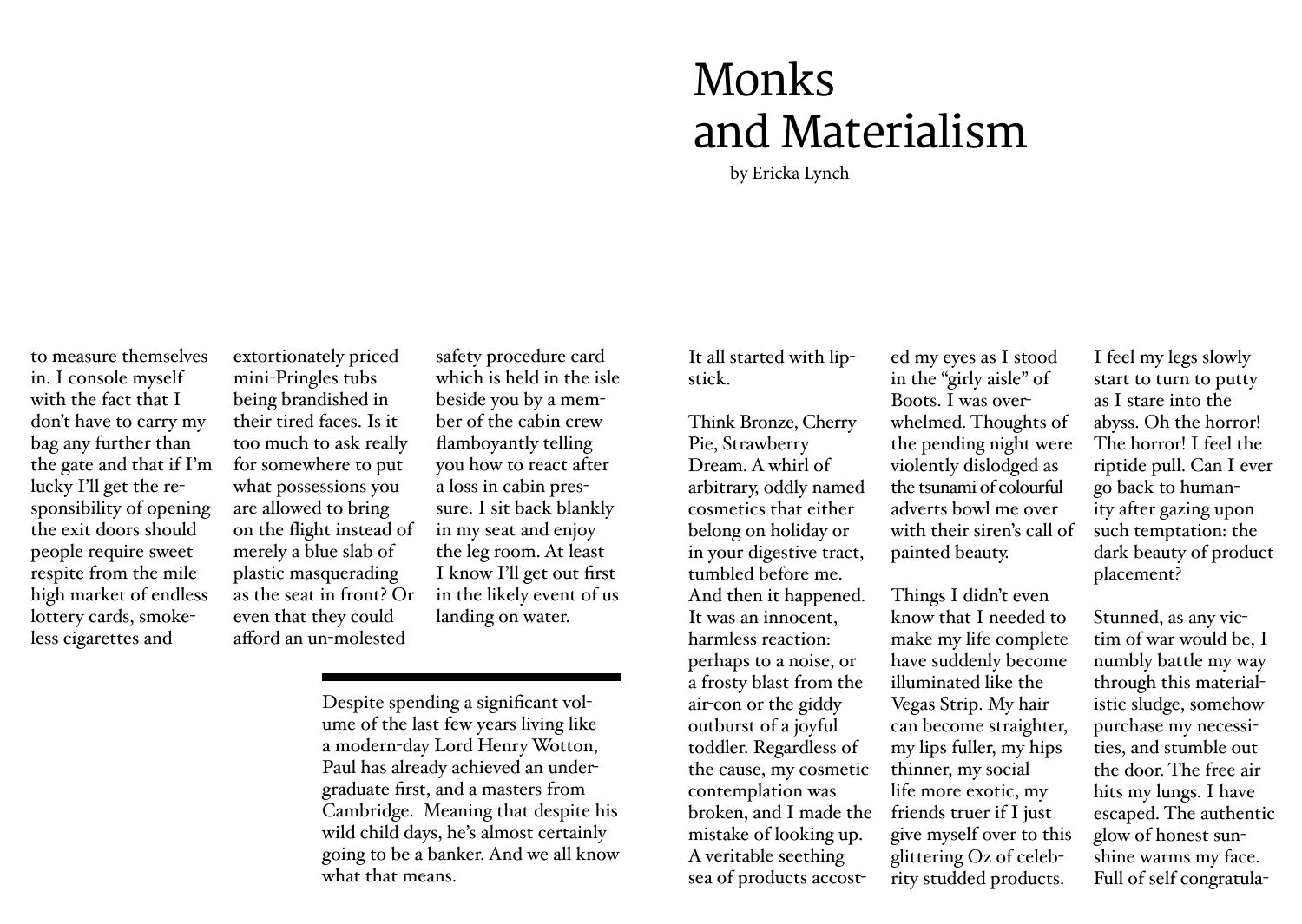tions I counting myself among the likes of Odysseus at overcoming such a deadly call. Per my natural over dramatic tone, one may postulate this is my first bout with materialism. No, I am not Amish, fresh off the farm. I too have been raised in the Madonna culture of "a material world". But somehow lately I have developed an arsenic-like reaction to the noise around me. And by this I do not mean merely audiis the noise of anything that over clouds my brain with its demands for my attention. And recently, this noise has become deafening. However, it is not the noise of a sudden blast. The sound barrier has not been broken to shock one into a stupor. It has been a

gradual increase of volume, at first so subtle as to not be noticed, only an annoyance to be spoken over. But the volume has now reached and eleven on dial. To this I say shut up.

ble noise. This clamour Perry would be burned I now oddly find myself walking busy strips and audibly shushing the advertisements around me. I long for a quite monastery, overlooking an alpine lake where the likes of Lady GaGa and Katy on the sanctimonious altars of silence. To breath air unpolluted by whiffs of McDonalds or KFC, and not feel the pressure to be in a dither for the sake of something to do. But even at this, materialism is not the evil. It is the aftermath of noise that kills.

Our identity in our own noise. We cannot silence ourselves for fear, a fear that if we stop making noise we cease to exist. To this, I call for a cultural revolution: stop revolving. Just shut up and sit still. Then we might actually start to regain our hearing once again. What are we missing when we are missing silence? What do we fear in stillness? Have our own thoughts become so dangerous we now purchase them from advertisers? Remove the safety and step into the silence of our own undiscovered countries.

I long to be deafened, not by a product's call, but by overwhelming stillness. Let the silence begin so we can hear what truly matters

Ericka Lynch is a displaced Yank, but don't hold it against her. Now located in South Belfast, she passes much of her time laughing at awkward moments. She is also fond of a soapbox and disarming sarcasm.

## Smuggler's Run

#### by John Bourke

It was early in the summer of 2007 and my engineering course at Queen's required me to gain practical experience in the form of a placement. Many of my peers opted for a year out however not wanting to extend my course to five years I chose a summer placement instead. Living in Co. Cavan at that time I had managed to secure a 4 month job with a consultancy in nearby Co. Monaghan. In anticipation of the daily commute to and from this placement, as well as any sight visits that I would be involved with, I decided it was a good idea to buy a

car. The excitement of buying your first car is one which a young man never forgets. The advantage of my student address in the north was the considerable price difference in the used car market and enabled me to buy a fairly decent set of wheels. I used my student address in the north to register, tax, and insure the grey diesel Megane and everything was going swimmingly. After all, I didn't want to buy a southern reg. car and have it in Belfast.

The daily commute to work involved driving from Kingscourt to Castleblayney through

a town called Carrickmacross. The road between the latter two towns was straight and open making it a common route for police presence but thankfully I was aware of this and regularly avoided speeding on it. The route between Kingscourt and Carrick wasn't as common for police, and one I knew well having travelled it for six years to get the bus every morning to school.

It was a dry summer's day in July and I left the house for the thirty minute drive to work as usual. After a couple of miles the bends in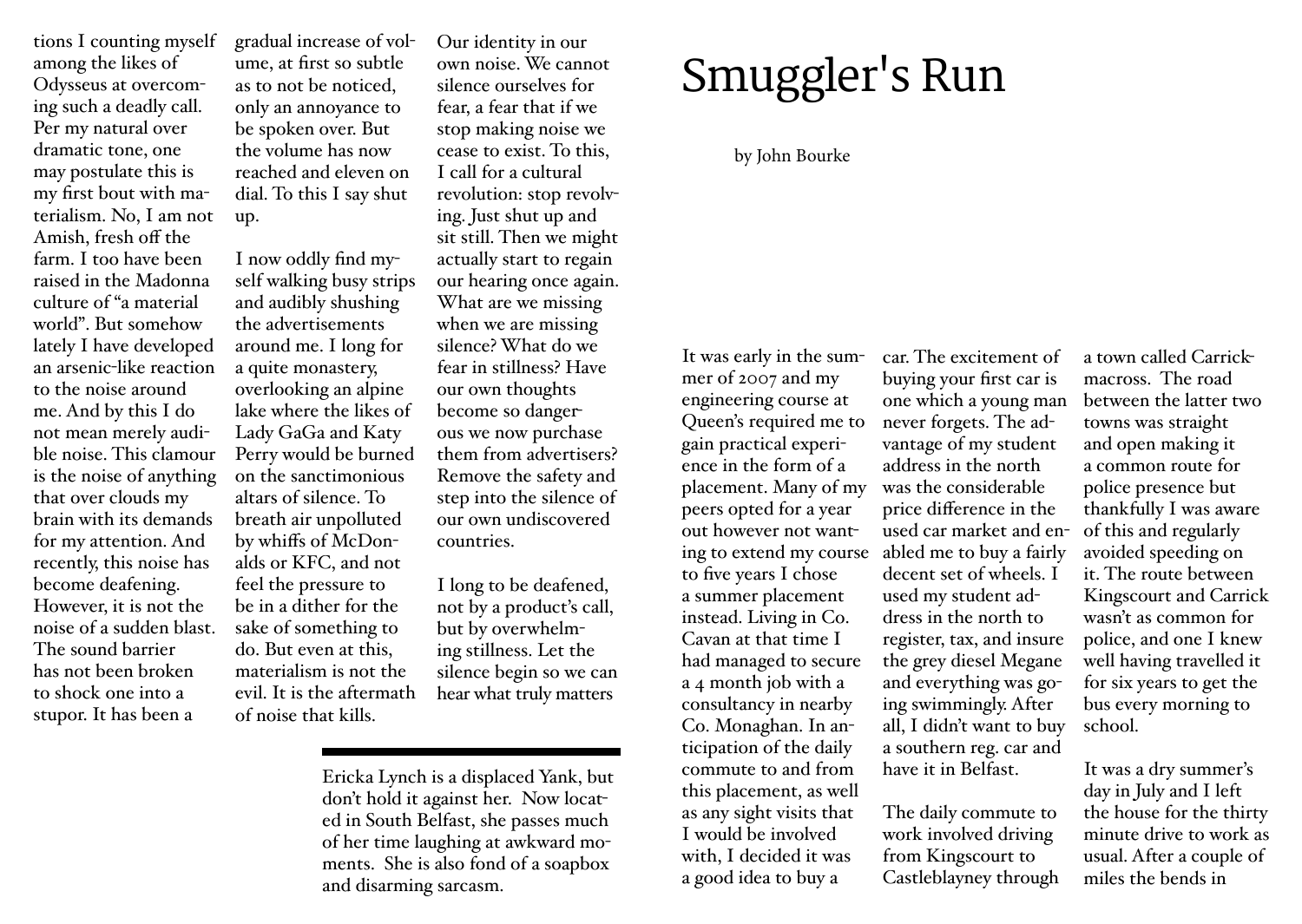

the road gave way to 'the hill' which then opened up to the wider flat portion which was one of the useful spots for passing lorries often slowing things up. It was also a suitable location for any checkpoints whenever the police or customs had some work to do. This particular morning happened to be one of those days and as I descended the hill I could see hi-vis jackets and a couple of cars ahead. "I hope this doesn't make me late for work", I thought as I slowed down to a stop at the they were using equipment for dipping car

fuel tanks, and figured I was safe enough as I always filled up with genuine diesel and not the 'cheap illegal' type.

check-point. I could see to make it look like the Living in a border county, you hear all sorts of theories of people using alternatives to mainstream diesel, and the different colours it came in; green, red, and so on. You also hear stories of how the colour can be extracted genuine white stuff, such as putting a loaf of job of the customs to

bread in a pair of tights and filtering through it.

The Irish Revenue and Customs were (and still are) active in border areas in all things related to alternative fuel and smuggling. Another major issue in border counties was people with addresses in Ireland driving UK reg. cars because they were cheaper to buy and in particular the road tax was on average a third of the price. It was the

catch such people and insist they import the car officially and pay the vehicle registration tax (VRT).

I was aware of these things and felt reasonably content as I wound down the window upon the request of the female customs officer. I thought because my car was diesel they would 'dip' me, however she asked for my driver's license instead. This is where the trouble began. My licence was Irish and although this was perfectly legal, this prompted her to ask why I had a northern car. Rather than tell her I was working as an en-

gineer for the summer, I chose what I thought was a better answer and said "I'm a student studying in Belfast".

Which was perfectly true. However, this answer did not make her happy and I was told to pull over and park the car at the grass verge on the left. I then learned that according to customs an Irish student is not permitted to drive a northern reg. car because their parents' southern address is still considered as the permanent place of residence. This was something neither I nor any of my friends or family was aware of. My heart sank.

I was then given a written notice and told I had seven days to import the car, pay the VRT and get Irish registration plates. What made the notice even more personal was the lady writing her name and number on the notice before saying "Ring me when you have it done". Young men sometimes joke of how they'd like a policewoman to give them her name and number on a piece of paper, however this was no joke, this was personal.

After receiving this bad news, I took the piece of paper and drove on to work, arriving half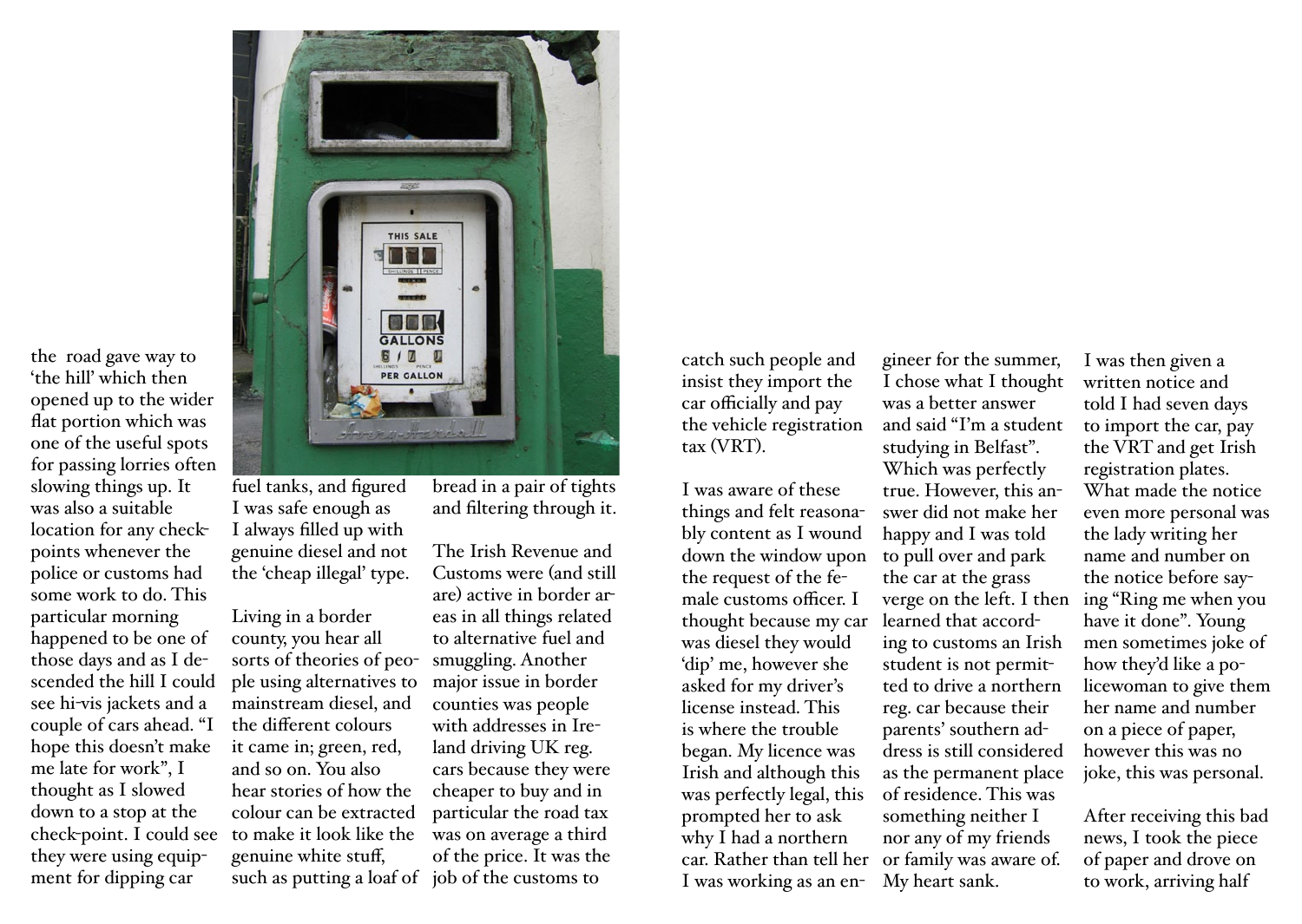an hour late and sheepishly informing my boss that I had been stopped by the customs. I then decided to ring my father to update him on the situation; he was surprised but reassured me that we'd sort it out when I got home. Upon checking the relevant website situation but stuck to online I discovered the VRT would cost the princely sum of 3200 euro. Needless to say, it

Over the next few days, my father and I drafted a letter of appeal to the Revenue; this would at least buy me some time. After this was complete, I kept a copy I was fairly content

of the letter recipients' name in the car should I be questioned. Fortunately, it was a couple of months before we heard back and I had finished my placement at that stage; however the issue had not been resolved - the Revenue people understand my their original statement ordering me to import the car.

wasn't a productive day. It was now the winter of 2007, and we responded to this with a second letter of appeal. This had the effect of not getting a response for several months, which in the meantime

with as I was studying the final year of my Masters degree and had more important things on my mind. Finally, in May 2008 the reply came. The 'Revenue people', as we now called them, were decently apologetic, now being more sympathetic both to myself and to the small print in the law that had caused me this frustration almost ten months ago. Their final word was that I was not allowed to drive the car across the border (i.e. in the south) until I was no longer a student and was working full-time in Northern Ireland. By this stage,



I had secured a job as a structural engineer (post-graduation) with a planned start date of September. I had also plans to be out of the country on a threeweek trip to Brazil and this would work out well that I wouldn't be around to drive in the month of June, however still posed the problem of the rest of the summer. In the meantime the letter

was replied to agreeing that the car wouldn't be driven in the south until I was employed full-time in the north. In order to keep this law-abiding promise, I started my employment immediately after graduation in early-July, completing a week's work and then taking the rest of the summer off until my original official start date of September 1st.

I had overcome my battle with the Irish Customs, and apart from the cost of a few stamps and envelopes I retained my car with NI plates without forking out four figures. I haven't heard or had any trouble since from and regularly make trips across the border legally and guilt-free.

John Bourke does very inventive things with concrete. That might not sound interesting to you, but it has taken him across the globe and shows no sign of slowing down. He also bangs the drums loudly and can whistle so piercingly that dogs howl.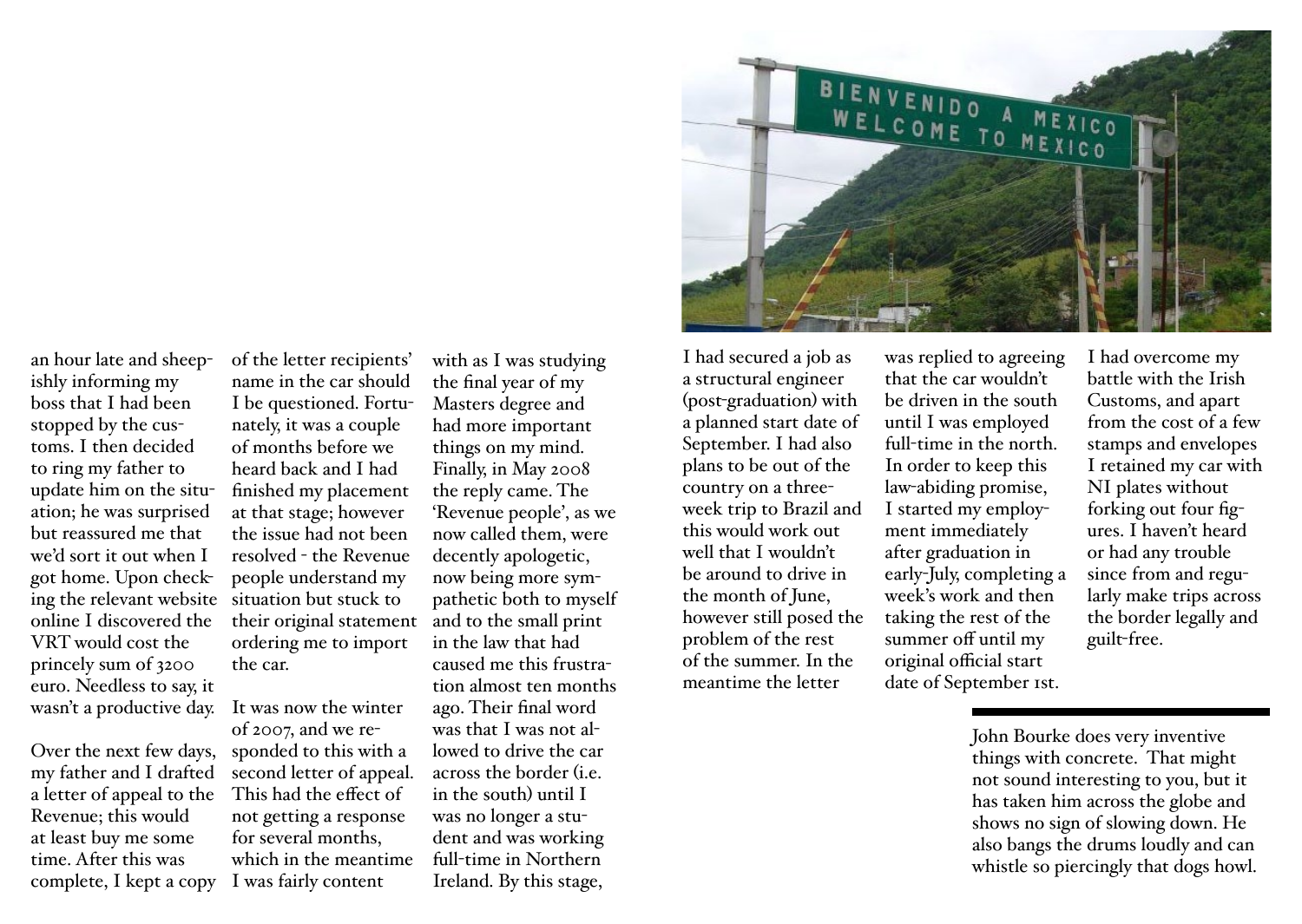#### Is this the end of the world as we know it  $\ell$

by Andrew Boal

There is a long and distinguished, if rather wasted, history of people reading the Bible and other holy books and trying to predict the end of the world. The latest date which we are assured by Harold Camper is the real date when the dead will be raised, is Saturday 21 May 2011. So I'll see you in heaven then.

Or will it be yet another false prediction of the end of the world set to distract us from getting on with life?

The answer is probably. Not necessarily, but probably. The chances

are that you and I will still be sitting here on Monday 22 May 2011, and we'll be laughing at the next person to predict the world will end on a given date.

The truth is it is all one big distraction. There is no point thinking about the end of the world and how all the Christians will be with Jesus for ever. There is even less point thinking that there will be some sort of Rapture will save us from suffering from our faith, and we can look forward to that you only have to look at any western country to see

people who are suffering for their beliefs. I'm not solely thinking of Nadia Eweida and her dispute with British Airways over the cross on her neck chain, nor even of any bed and breakfast owner not willing to let unmarried couples of any sexuality share a double room, but also of anyone who is afraid to mention they are a Christian in the workplace, or for that matter, anywhere at all. Ordinary people in ordinary situations.

And then there are those who risk imprisonment, torture and

death for taking the gospel to countries with governments who do not want it.

As a Christian, I believe Jesus is one day going to return and end all suffering. Maybe there will be a Rapture of all believers seven years in advance as some would hold - much as I severely doubt it. None of it matters. And why is that? Because we might not be alive when Jesus returns. Even the most cautious and careful person could get killed in a road accident which is not their fault.



Nostradamus: Renaissance-era France's answer to L. Ron Hubbard

Cancer could take us. Underlying medical conditions. You name it. None of us know whether we will still be alive in an hour's time (although the chances are that we will.) All that is necessary for me to know is that as a Christian, I believe we all need Jesus, and I want to live in a way that tells everyone that

life after death is not the point, it's the bonus, the relief, the icing on the cake after a life lived with the very best of the very best, who walks beside us every step of the journey.

I want them to know about the holy God who demands purity, but loves us so much that Jesus died to take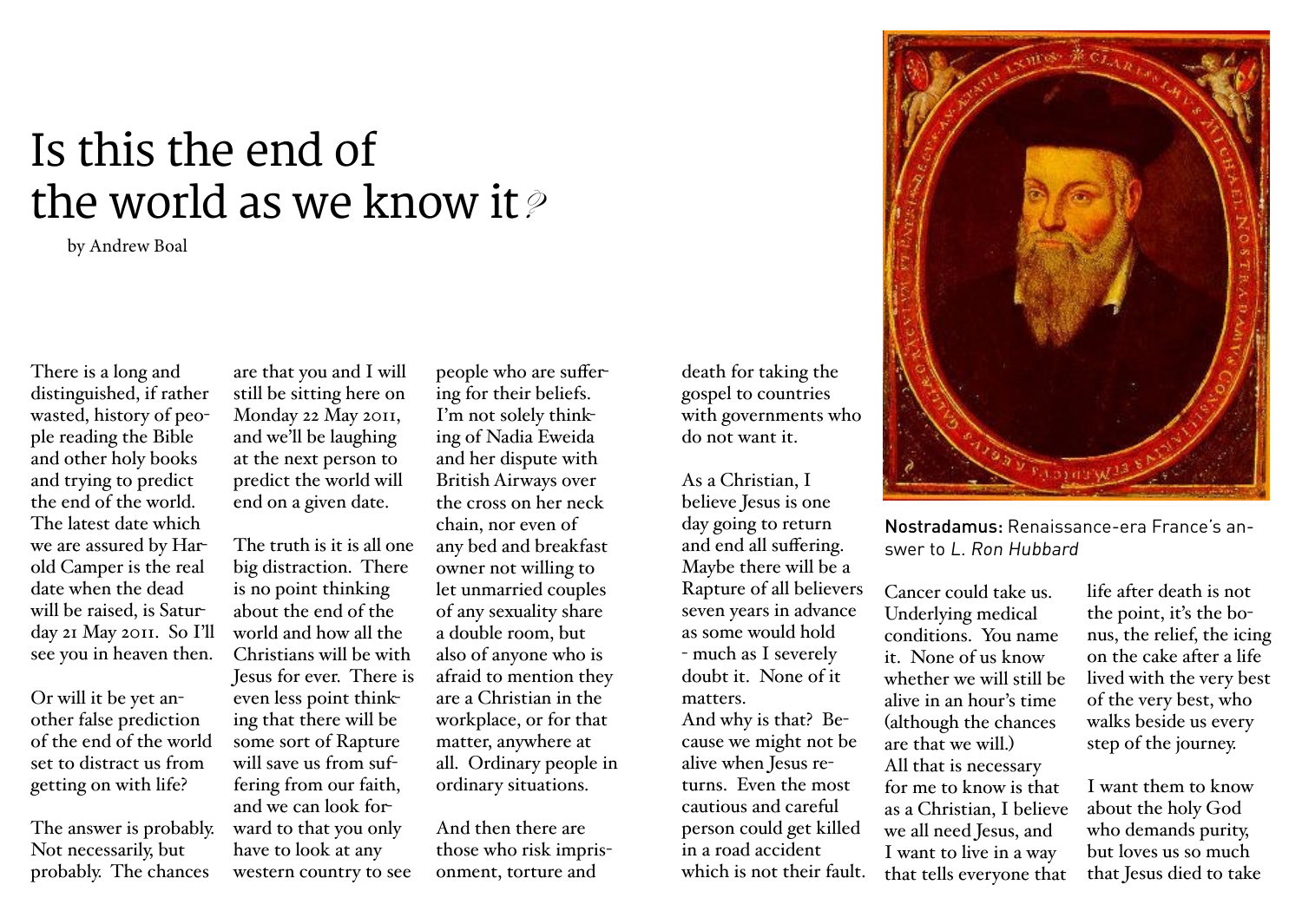#### Your notes here

we had too many pages, consider this one free to start your next entry

away our impurity so that we, his creation, need not be separated from him. And how he deliberately gave us the ability to reject him so that none of us would be unwilling slaves, while giving us endless reasons to want to follow Jesus.

And I need them to know this now, not after they die. I know that whatever I suffer for my faith or not, that Jesus is beside me every step, whether I see him or

not, never mind what I mess up, and never mind what rubbish I'm going through. Because there is always plenty of both. And one day, if I haven't been run over while crossing the street when the green man is up by a bus with failed brakes, maybe I'll be alive to see Jesus come back in glory. On that day, it will come down to one quotation:

"He comes, I go."

Andy Boal plays piano, writes stuff, and takes photos. He also does IT Support for the Civil Service to pay the bills. Andy cannot remember where his friend Brian heard the "He comes, I go" quotation concerning the return of Jesus, but it's a good one.